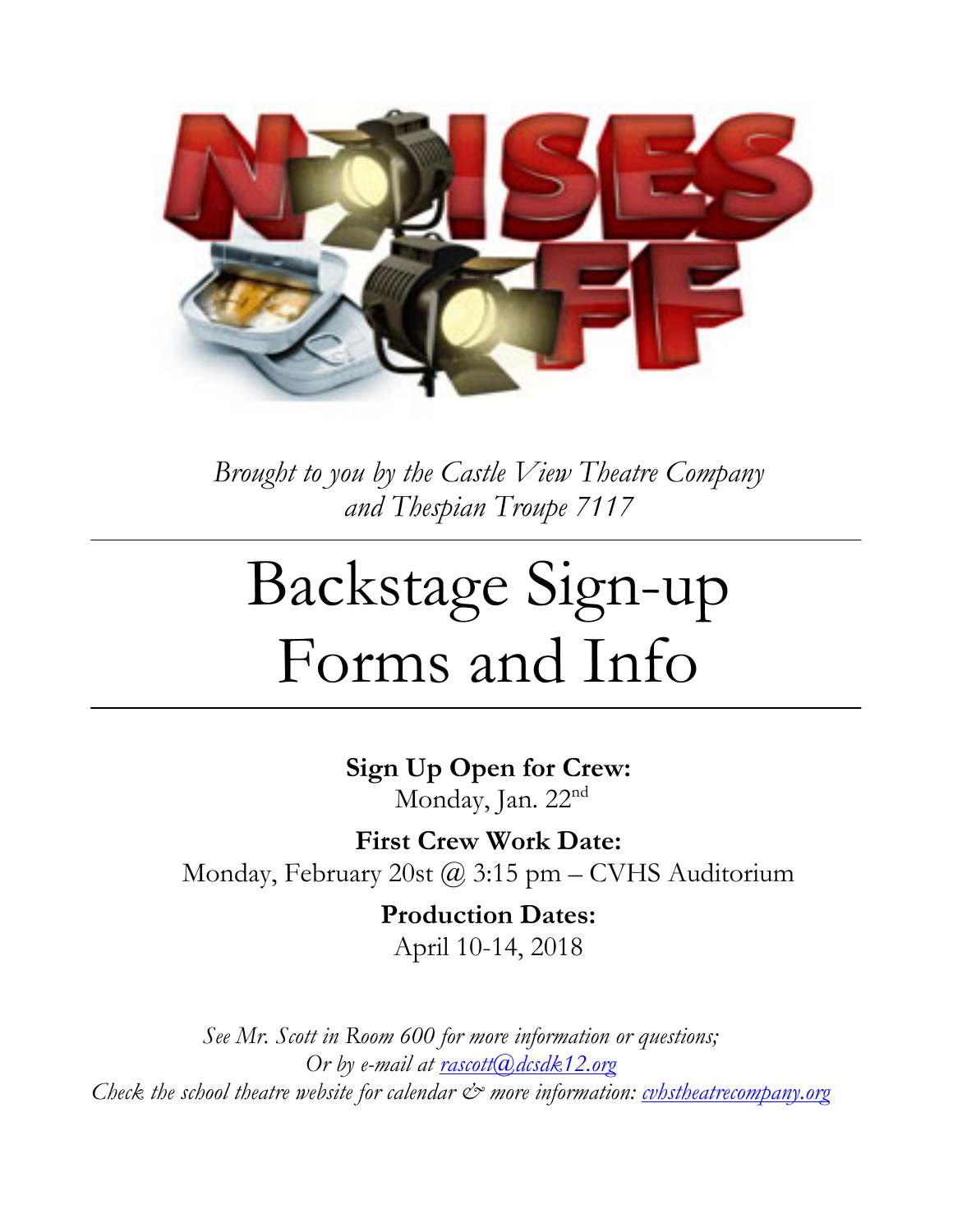## **CVHS BACKSTAGE CREW POSITIONS**

#### **Costume Crew:**

Assists the Costume Designer(s) with all aspects of costuming the show. This may involve cleaning and organizing in the costume storage area, assisting with moving costumes in and out of the storage area for each show, assisting with distribution of costume pieces and return of costume pieces from the actors, ensuring that all costume pieces are accounted for and in good working order at the end of each show, assisting actors with any required quick changes either on or near the stage and any other costume related needs of the show.

#### **Make-up Crew:**

Assists Make-up Designer(s) with all aspects of make-up and hair for the show. Duties may include applying make-up, styling hair, assisting with keeping the make-up area and application tools clean and in good working order, assisting with any make-up and or hair/wig changes during the show and any other make-up related needs of the show.

#### **Publicity Crew:**

Works with the Director and production team. Designs, makes, copies, distributes, posts all advertisement materials for the show including programs, posters, flyers, shirts etc.

#### **Scenic Carpenter:**

Under the direction of the Technical Director and Master Carpenter. Uses power tools to build, and assemble all scenic elements of the set (i.e. Flats[walls], platforms, doors etc.), props etc. May also be on one of the other running crews for the performances of the show.

#### **Scenic Painter:**

Under the direction of the Scenic Painter and Technical Director, uses different painting techniques to paint the scenery for the show to provide the look, texture and feel that the Director desires for the show. May also be on one of the other running crews for the performances of the show.

#### **Lighting Crew:**

Assist the Light Board Operator with the light board during all performances. Responsible for keeping the lighting side of the control booth clean and organized. Helps address any lighting problems that might occur during a performance. May participate in hanging and focusing lights for show.

#### **Light Board Operator (tbd by Light Crew Lead):**

The Light Board Operator is responsible for operating the light board during all performances. Performs daily light checks at the beginning of all technical rehearsals and performance call times to ensure that all lighting equipment is working properly. May participate in hanging and focusing lights for show.

#### **Follow Spot Operator (tbd by Light Crew Lead):**

For each performance, the spotlight operator is responsible for running one of the follow spots up in the booth for specialized lighting effects. A spot operator is usually a member of the lighting crew and works with the crew lead to decide cues and timing for use of the spot. Spot operators will be trained in the specialized use of the theatre follow spot set up, operation, and maintenance.

#### **Sound Crew:**

Assists the Sound Board Operator with the sound board during all performances. Responsible for keeping the sound side of the control booth clean and organized. Helps address any sound problems that might occur during a performance.

#### **Sound Board Operator (tbd by Sound Crew Lead):**

Responsible for operating the sound board during all performances. This includes all microphones, CD players, computers etc. required to provide sound for the show. Performs daily sound checks at the beginning of all technical rehearsals and performance call times to ensure that all sound equipment is operating properly.

#### **Property Crew:**

Assists Prop Master with all props during all performances and rehearsals. Helps address any prop problems that might occur during a performance. May assist Backstage Crew with scene shifts etc.

#### **Stage/Running Crew (tbd for technical/dress rehearsals and all performances):**

Is responsible for the safety of the backstage area during all performances. Cleans stage at start of call-time and is responsible for all set changes during the course of a performance or rehearsal. Returns set to "pre-show" setting after every performance.

#### **Special Effects Crew:**

Works on creating special technical effects for a show, including but not limited to fog effects, projections, specialized lighting, rigging for drops, etc. This crew works closely with the other technical crews – lighting and staging – to make sure that all effects happen in conjunction with other scene changes and designs. Special effects crew reports to the technical director for design decisions.

#### **Usher:**

Reports to the House Manager at the beginning of call-time. Assists with passing out programs, collecting tickets and maintaining a safe environment in the house. Following every performance, works with House Manager to pick up trash, recyclables and any programs left behind that can be reused at a future performance.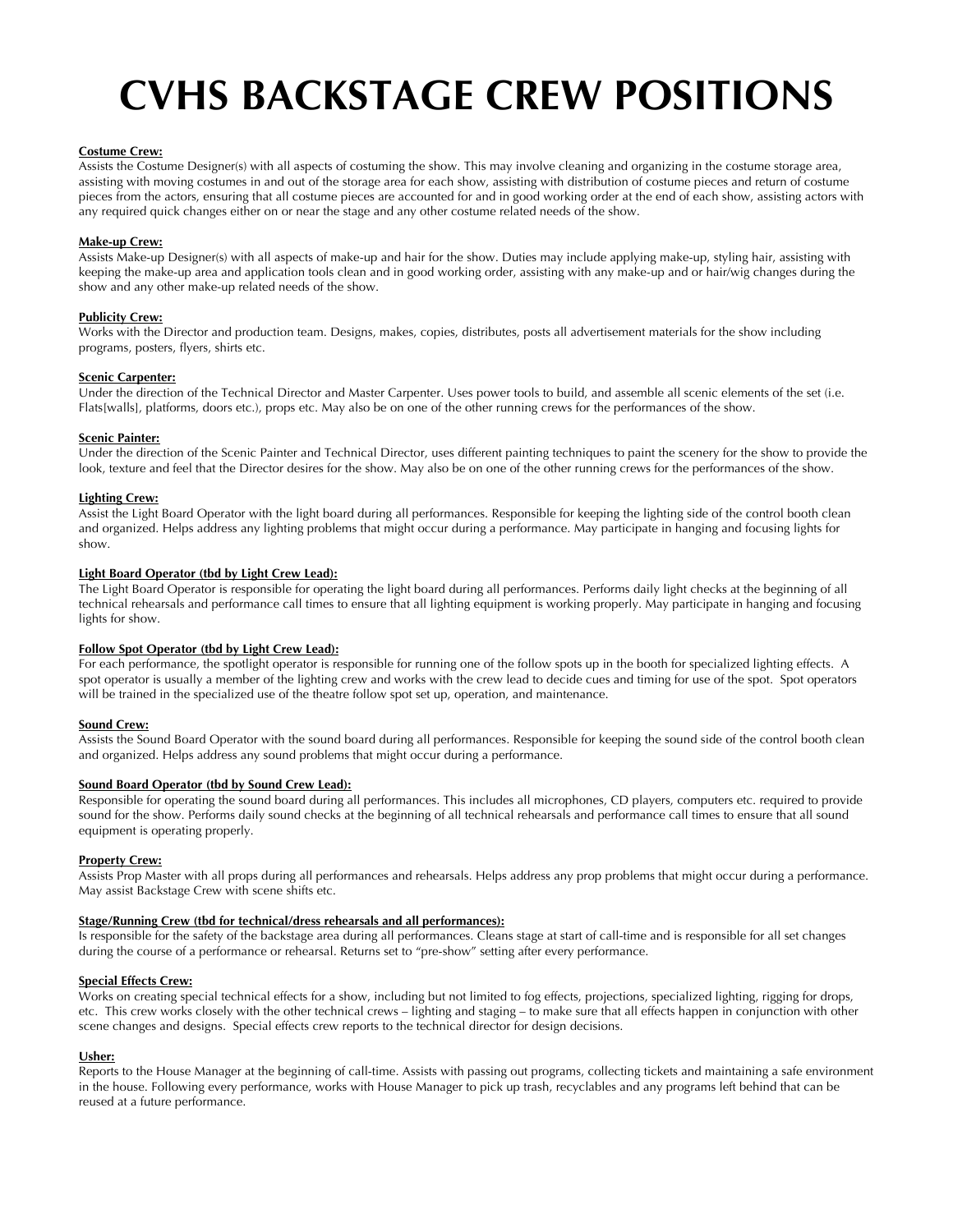Assigned Position:

#### Castle View High School Theatre Department BACKSTAGE Info Form – NOISES OFF

A. Your Information

| YOUR NAME                                   |                                                                                                                                                                                                                                                                                                                                 |       |                            |      |                             |
|---------------------------------------------|---------------------------------------------------------------------------------------------------------------------------------------------------------------------------------------------------------------------------------------------------------------------------------------------------------------------------------|-------|----------------------------|------|-----------------------------|
| LAST                                        | FIRST                                                                                                                                                                                                                                                                                                                           |       | MIDDLE PREFER TO BE CALLED |      | GRADE                       |
| DAYTIME PHONE (CELL)<br>*OK TO TEXT? YES NO | <u> 1989 - Johann John Harry Harry Harry Harry Harry Harry Harry Harry Harry Harry Harry Harry Harry Harry Harry</u>                                                                                                                                                                                                            |       | NIGHTTIME PHONE (HOME)     |      |                             |
|                                             |                                                                                                                                                                                                                                                                                                                                 |       |                            |      | .com                        |
|                                             | BEST WAY TO GET IN CONTACT WITH YOU?                                                                                                                                                                                                                                                                                            | EMAIL | PHONE                      | MAIL | OTHER                       |
|                                             | HOW DO YOU GET HOME AFTER SCHOOL (CIRCLE ALL THAT APPLY):                                                                                                                                                                                                                                                                       |       |                            |      |                             |
| <b>DRIVE</b>                                | CITY BUS PARENT/SIBLING/FRIEND RIDE                                                                                                                                                                                                                                                                                             |       |                            |      | WALK                        |
|                                             | DO YOU HAVE ANY TIME CONFLICTS THAT WOULD POTENTIALLY KEEP YOU FROM BEING AT<br>REHEARSALS (E.G. WORK, SPORTS, BAND, ETC.)? PLEASE LIST. KEEP IN MIND WE WILL BE<br>REHEARSING/WORKING ON THIS PLAY AFTER SCHOOL FROM 3:15 TO 5:30 THREE TO FOUR DAYS<br>A WEEK FOR THE NEXT EIGHT WEEKS (SEE FRONT PAGE FOR PRODUCTION DATES): |       |                            |      |                             |
| YES<br>NO.                                  | DO YOU FORESEE ANY ISSUES RELATED TO CLASS SCHEDULE AND/OR GRADES THIS SEMESTER?<br>EXPLAIN.<br>CURRENT CUMULATIVE GPA:                                                                                                                                                                                                         |       |                            |      |                             |
|                                             | HAVE YOU INFORMED YOUR PARENTS OF YOUR POTENTIAL INVOLVEMENT IN THE PLAY?                                                                                                                                                                                                                                                       |       |                            |      |                             |
| YES<br>NO.                                  |                                                                                                                                                                                                                                                                                                                                 |       |                            |      |                             |
|                                             | CIRCLE ANY JOBS OR RESPONSIBILITIES YOU WOULD BE INTERESTED IN ON THE PRODUCTION<br>TEAM (SEE CHART BELOW FOR REQUIREMENTS):                                                                                                                                                                                                    |       |                            |      |                             |
|                                             | LIGHT CREW 50UND CREW MAKE-UP CREW HOUSE CREW                                                                                                                                                                                                                                                                                   |       |                            |      |                             |
| PROPS CREW COSTUME CREW                     |                                                                                                                                                                                                                                                                                                                                 |       | PUBLICITY CREW             |      | <b>SPECIAL EFFECTS CREW</b> |
| SET CREW                                    | STAGE CREW                                                                                                                                                                                                                                                                                                                      | ANY   |                            |      |                             |
| OF THIS PRODUCTION?                         | WHAT SPECIAL SKILLS OR QUALITIES DO YOU HAVE THAT WILL MAKE YOU AN OUTSTANDING MEMBER                                                                                                                                                                                                                                           |       |                            |      |                             |

Thank you for your participation in this Castle View Theatre Company's production of NOISES OFF. We are excited to have you join us. Our first work day will be on Monday, August 21 $^{ST}$  from 3:15 – 5:30 pm.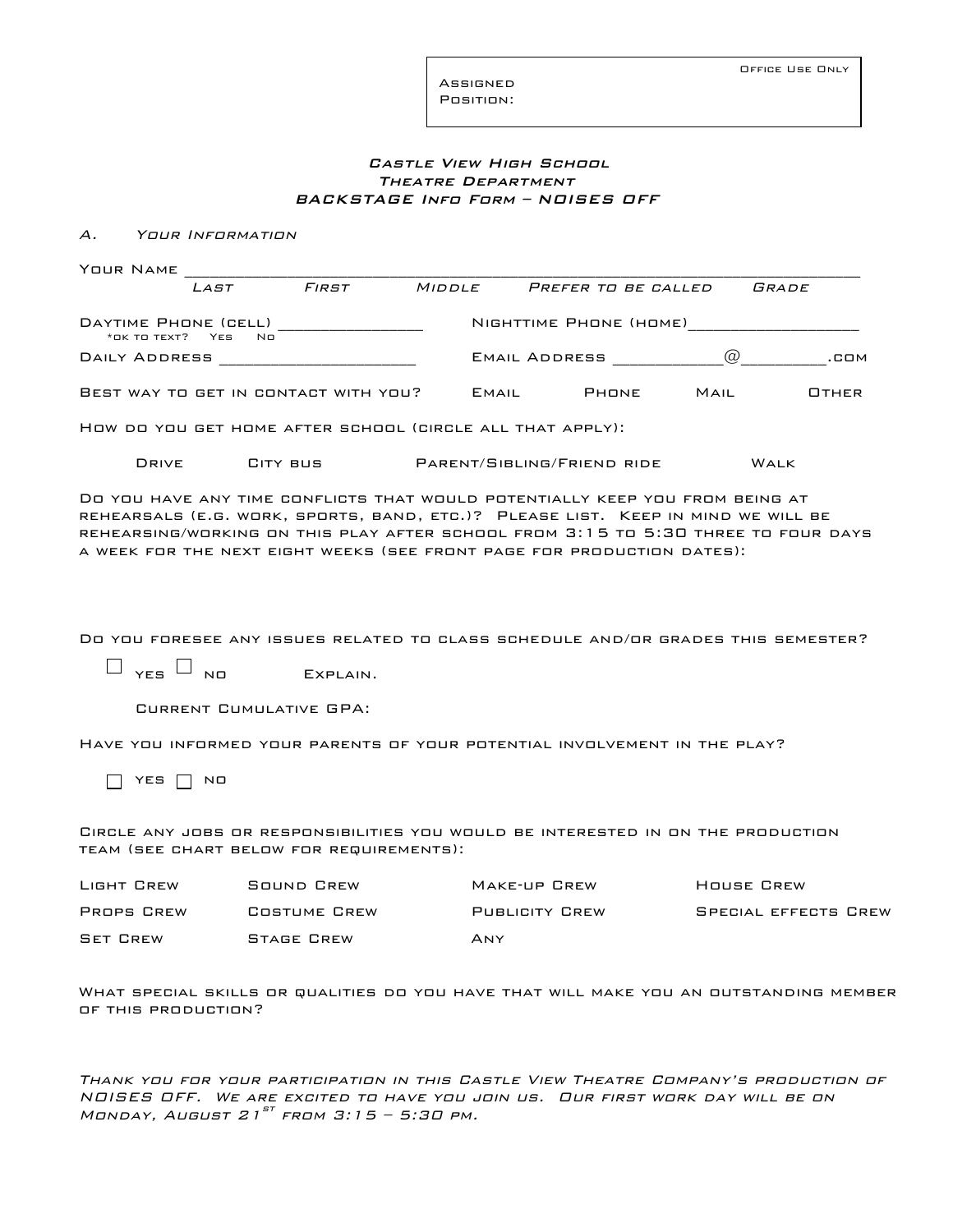### **CVTC Crew Production Agreement**

*(Please read and fill out the following production agreement)*

I agree to the following terms in this agreement and promise to abide by the conditions and expectations set forth by my director(s), technical director(s), stage manager(s), and fellow cast and crew members. I will dedicate myself as a true team member to this production process in order to present a show that we as a cast, crew, and production team will be proud of. Please check the boxes for all items listed below to make sure you know the expectations & responsibilities of being on a CVTC crew.



**1. All technical stage crew members and leaders should have fun working on this production as collaborative artists.** We expect a positive attitude, open communication, and ownership from beginning to end.

**2. All technical stage crew members and leaders must be in good academic standing to** 

**participate in and remain in this production.** All actors, technical stage crew members, and leaders are expected to be in school during the day in order to participate in rehearsals and performances after-school. It is also required that if you score an F or multiple D's on any recorded grade update, a progress report (see attached) must be completely filled out every week and returned to Mr. Scott until that F or Ds are changed. You will not be allowed to attend crew days if this is not turned in on time.

**3. All technical stage crew members and leaders must be present at all scheduled rehearsals.** Crew workdays will generally be Monday through Friday from 3:15 p.m. to 5:30 p.m. Crews will meet on specific days of the week and once crew assignments have been made, attendance at these work days will be *very* important. If you have two unexcused absences from your crew, you may be cut from that crew and assigned to General Crew. If you are absent for excused reasons beyond a reasonable amount (as determined by the Technical Leadership – usually more than 10% of work days). Some weekend workdays may be also requested in advance – see attached production calendar.

Crew meeting days (theses are general hours - subject to change): **Set Construction** - MTWTh 3:15-5:30 + select Saturdays **Paint** – T/Th 3:15-5:30 **Props** - MWF 3:15-5:30; T/Th optional + select Saturdays **Costumes** - MWF 3:15-5:30 + select Saturdays **Makeup** - MW 3:15-5:30 (first 4 weeks) **Special Effects** – tbd **Lights** – TWTh 3:15-5:30 + select Saturdays **Sound** – T/Th 3:15-5:30

**Publicity** – tbd **House** – Closer to show dates

Rehearsals and work will be extended as we get closer to performances (tech rehearsals), with dress rehearsal lasting as late as 10:00 pm. If you are part of a running crew for scene changes, light crew, sound crew, makeup crew or costume change crew – you are *required* to be in attendance at all tech and dress rehearsal and on time for all performances.

Communication is the key to good relationships during this show:

*In order to be excused you must have a legitimate note explaining why you were absent. Valid excuses are an illness, a death in the family, etc. It is also important to turn in all notes to the technical director and notify them directly in advance if you cannot attend a rehearsal. In case of emergency, you must call 720-281-1964 and leave a message.*

**4. All technical stage crew members and leaders must be on time to all scheduled rehearsals and technical crew duties.** If late for multiple rehearsals, you may be asked to step out of your backstage position or onstage role.

**5. All technical stage crew members and leaders will keep the work spaces, stage, scene shop, dressing rooms and loft clean throughout the rehearsal and performance process.** There will be limited food or drink allowed on the stage at anytime. Water is available in PA hallway.